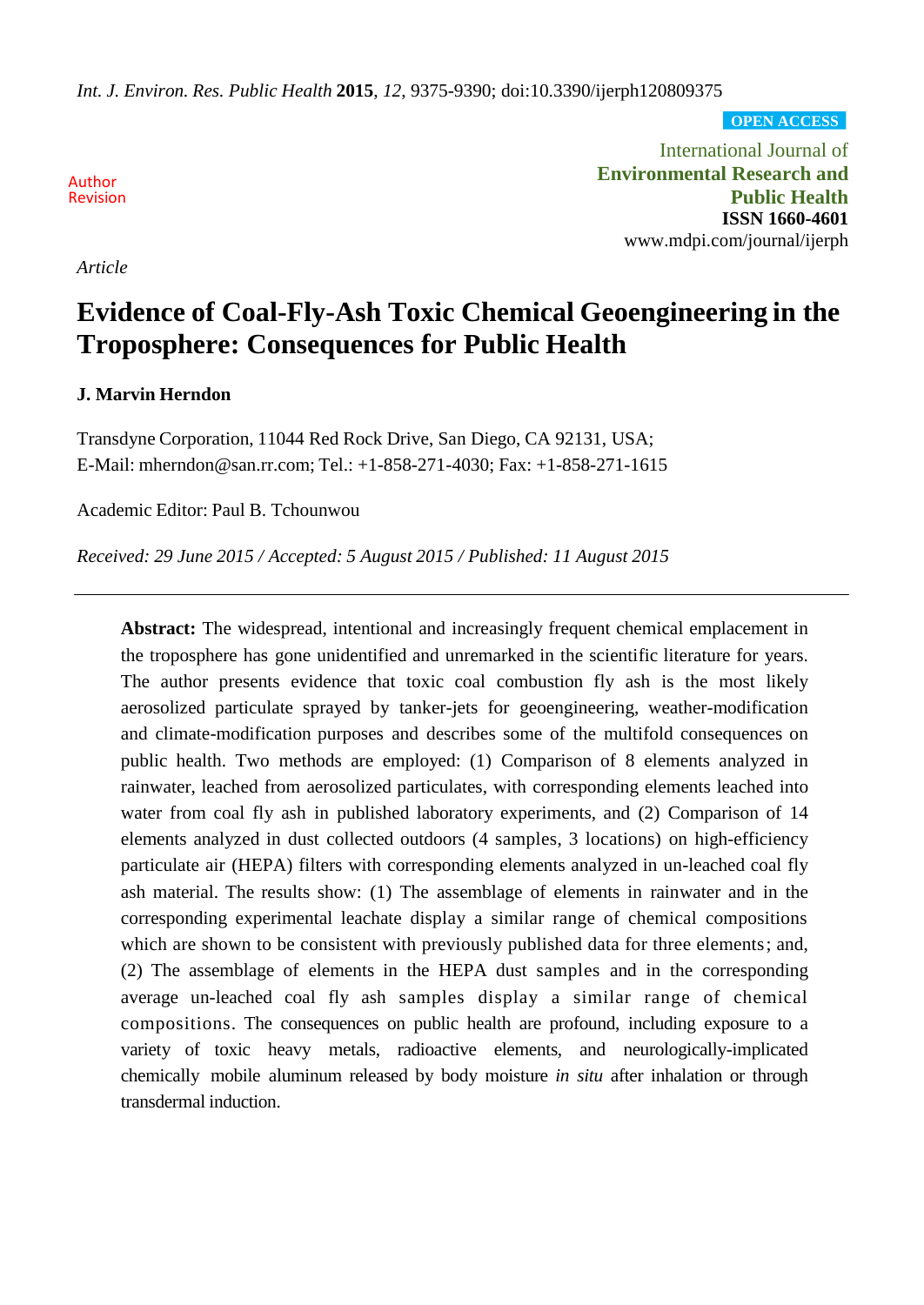**Keywords:** geoengineering; coal fly ash; aerosol particulates; chemtrails; autism spectrum disorder (ASD); Alzheimer's disease; Parkinson's disease; attention deficit hyperactivity disorder (ADHD); neurological disorders; chemically mobile aluminum

## **1. Introduction**

The interplay of political, military, and commercial interests during World War II led to the development and grand-scale deployment of a host of herbicides and pesticides such as dichlorodiphenyltrichloroethane (DDT). In her 1962 book *Silent Spring* [1] Rachel Carson called attention to the unintended consequences of herbicide and pesticide use, and launched the modern environmental movement. Half a century later there is growing evidence of a grave new and persistent global environmental health threat, again fomented by the interplay of political, military, and commercial interests. To date this new threat, posed by widespread, intentional tropospheric aerosolparticulate emplacement, has gone unremarked in the scientific literature for more than one decade. Here, based upon original research, the author discloses substantial evidence as to the identification and nature of the specific particulate substance involved and begins to describe the extent of this global public health and environmental threat.

Recently there have been calls in both the popular and scientific press to begin discussions about the possibility of engaging in future stratospheric geoengineering experiments to counter global warming [2,3]. Geoengineering, also called weather-modification, has been carried out for decades at much lower altitudes in the troposphere. The recent calls for open discussion of climate control or geoengineering tend to obscure the fact that the world's military and civilian sectors have modified atmospheric conditions for many decades as has been described by science historian, James R. Fleming [4]. Some of the early weather-modification research resulted in programs like Project Skywater (1961–1988), the U.S. Bureau of Reclamation's effort to engineer "the rivers of the sky"; the U.S. Army's Operation Ranch Hand (1961–1971), in which the herbicide Agent Orange was an infamous part; and its Project Popeye (1967–1971), used to "make mud, not war" over the Ho Chi Minh Trail. These few examples of weather-modification, all of them secret at the time they were engaged, show that the weather is in the words of the military, "a force multiplier" [5].

In the spring of 2014, the author began to notice tanker-jets quite often producing white trails across the cloudless blue sky over San Diego, California. The aerosol spraying that was happening with increasing frequency was a relatively new phenomenon there. The dry warm air above San Diego is not conducive to the formation of jet contrails, which are ice condensate. By November 2014 the tanker-jets were busy every day crisscrossing the sky spraying their aerial graffiti. In a matter of minutes, the aerosol trails exiting the tanker-jets would start to diffuse, eventually forming cirrus-like clouds that further diffuse to form a white haze that scattered sunlight, often occluding or dimming the sun. Aerosol spraying was occasionally so intense as to make the otherwise cloudless blue sky overcast, some areas of sky turning brownish (Figure 1). Sometimes the navigation lights of the tanker-jets were visible as they worked at night, their trails obscuring the stars overhead; by dawn the normally clear-blue morning sky already had a milky white haze. Regardless, aerosol spraying often continued throughout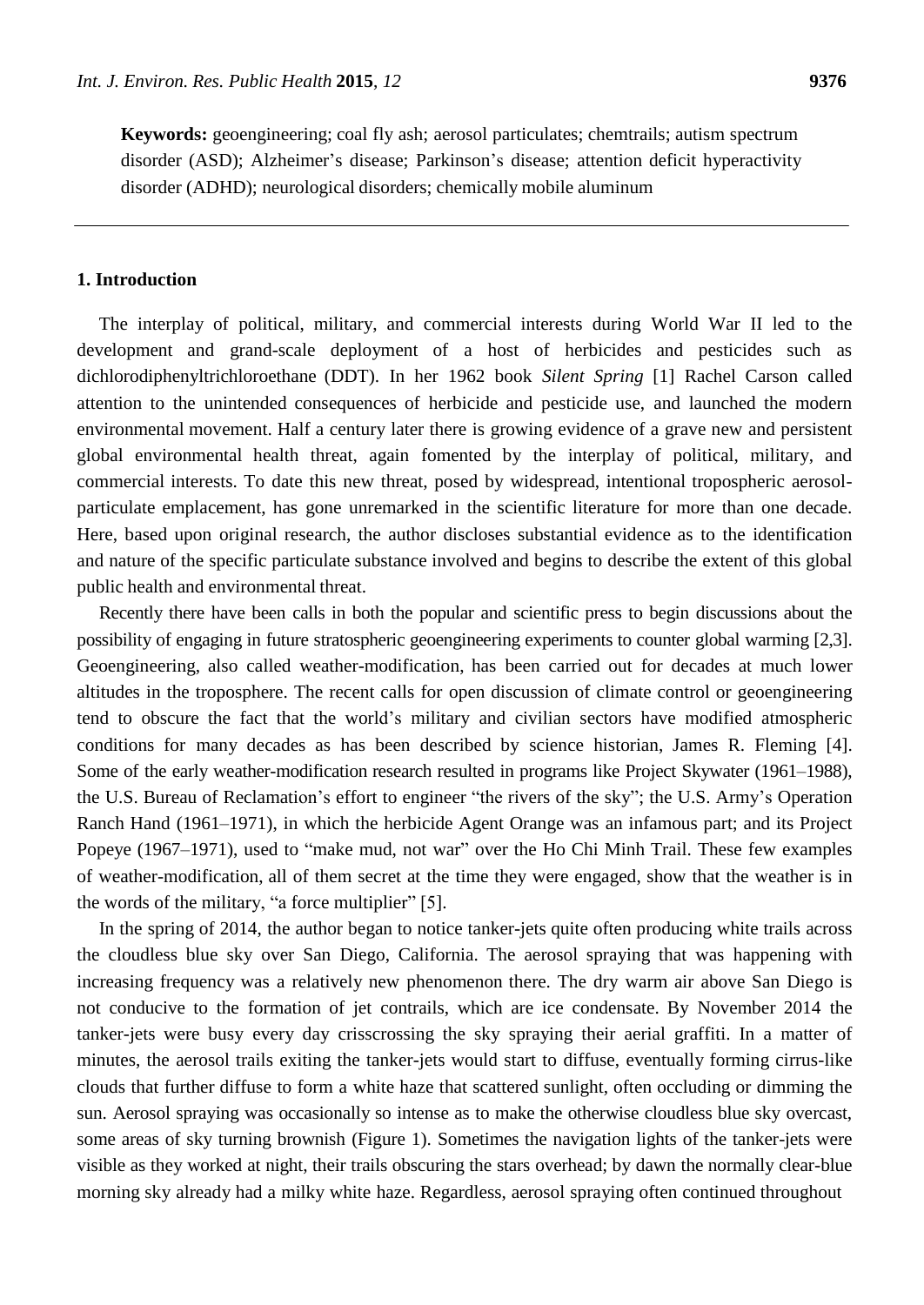the day. The necessity for daily aerosol emplacement stems from the relatively low spraying-altitudes in the troposphere where mixing with air readily occurs bringing down the aerosolized particulates and exposing humanity and Earth's biota to the fine-grained substance. The author's concern about the daily exposure to ultra-fine airborne particulate matter of undisclosed composition and its concomitant effect on the health of his family and public health in general prompted the research reported here.



**Figure 1.** Composite of four images of the blue sky over San Diego taken on cloudless days showing various instances of the on-going daily tanker-jet spraying of ultrafine-particulates into the troposphere. Upper Left: Spraying just started. Note that one tanker-jet turned off the spray in mid-flight. The "clouds" are dispersed particulates; Lower Right: Overcast "clouds" produced by intense tanker-jet emplacement of particulates.

Since the beginning of the 21st century there have been numerous observations of tanker-jet aerosol particulate spraying. Sometimes samples of rainwater, soil, and other residue were collected by concerned citizens and sent to commercial certified laboratories to be analyzed, although without an understanding of what tests should be made. The composition of the aerosolized particulate matter has been a tightly held secret. In the face of this unknown, there has been much sincere speculation in books and on the Internet, but also disinformation, attempts to convince the public that the particulate trails are nothing more than ice crystals formed from jet exhaust, and to pin on concerned citizens the pejorative moniker "conspiracy theorists".

From the variety of observations reported in books and on the Internet, one might reasonably conclude that, at least during the early years, various weather-modification experiments were undertaken. But as indicated by photographic data and chemical analyses of post-spraying rainwater, one particular methodology was developed that ultimately was observed by the author to be operational on a daily basis in the skies over San Diego, and reportedly is now operational over much of the United States and in a number of foreign countries as well [6]. Beside the observational commonality, post-spraying rainwater was frequently found to contain aluminum and barium,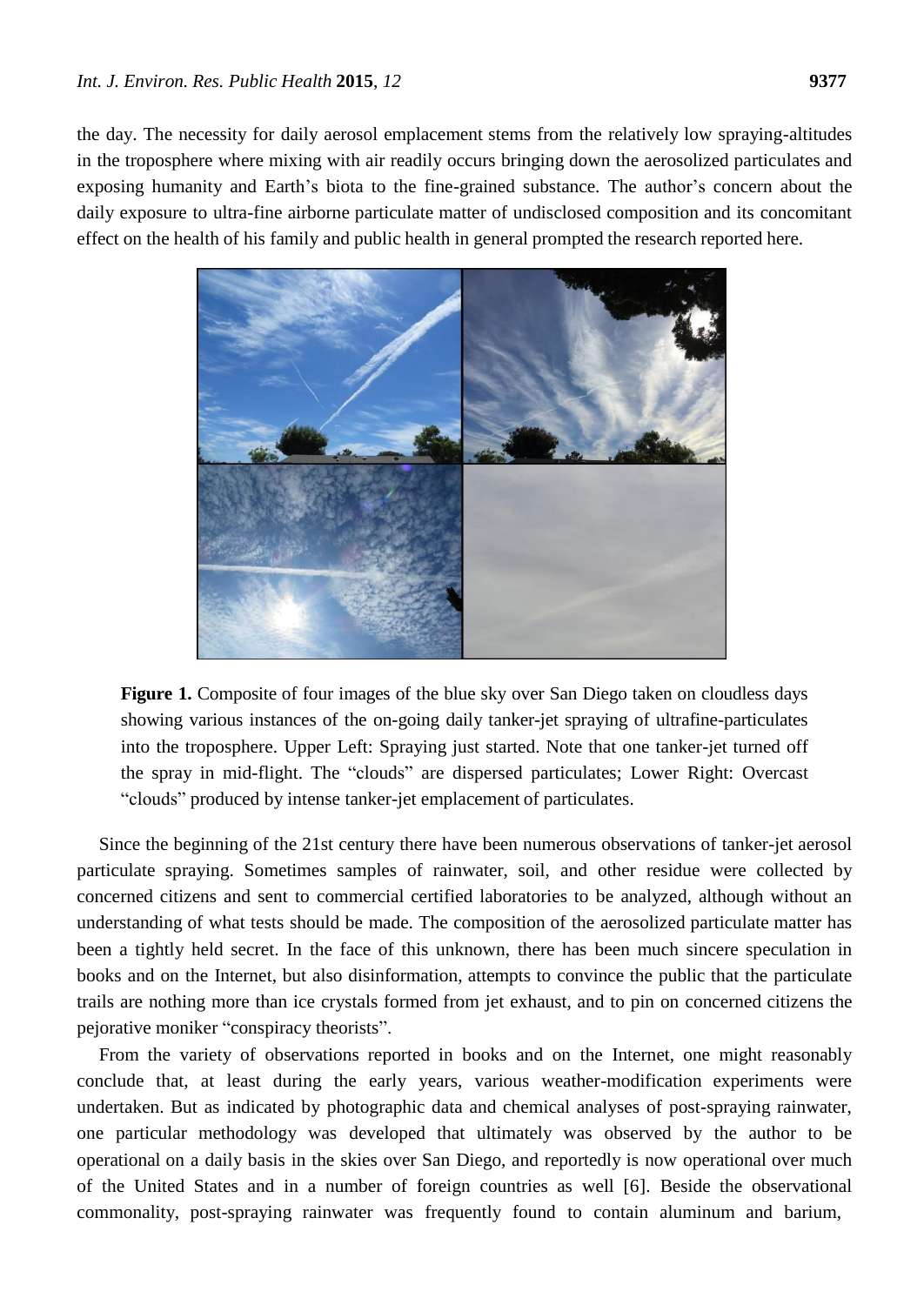two elements usually not present in naturally-occurring rainwater; sometimes strontium, a third element, was included in the tests and determined to be present [7]. The presence of strontium together with barium suggests that the undisclosed particulate matter is derived from a natural product, because alkaline earth elements, Group II on the Periodic Table, behave similarly and are often found together in nature. For example, cement contains calcium and often contains some strontium as well. That bit of insight evoked further considerations related to the potential costs and logistics of annually producing millions of tons of the undisclosed particulate matter and doing so out of public view.

Industrial coal burning produces four types of coal combustion residuals (CCRs): fly ash, bottom ash, boiler slag, and flue gas desulfurization product (FGDP), *i.e.*, gypsum. Bottom ash is heavy and settles out; coal fly ash, on the other hand, is comprised of micron and sub-micron particles that would go up the smokestack unless captured and stored. Because of its well-known adverse environmental health effects, Western nations now mandate that coal combustion fly ash is to be captured and stored [8,9]. Representatives of coal burning utilities and their trade organizations actively promote commercial applications for coal fly ash, which, to name a few, include uses as additives to Portland cement, agricultural soil amendments, replacement for compacted backfills, mine reclamation, melting river ice, and as subsurface for roads. Some applications pose potential environmental health risks in the short term and/or in the long term as coal fly ash is a concentrated repository for many of the trace elements that were trapped in coal during its formation, including, but not limited to, arsenic, barium, beryllium, boron, cadmium, chromium, cobalt, lead, manganese, mercury, molybdenum, selenium, thallium, thorium, vanadium and uranium.

Although seemingly unacknowledged in publicly accessible reports and in scientific literature as a potential material for geoengineering, coal fly ash is one major global waste product stream with the appropriate grain-size distribution for aerosolized tropospheric spraying that is readily available at extremely low cost and with existent processing and transport infrastructure. The author submits the following hypothesis: Coal fly ash is most likely the aerosolized particulate sprayed in the troposphere by tanker-jets for geoengineering, weather-modification and climate-modification purposes.

The objectives of the research are to provide substantial scientific evidence as to the correctness of the hypothesis, namely, that coal fly ash is the aerosolized particulate sprayed in the troposphere by tanker-jets for geoengineering, weather-modification and climate-modification purposes and to reveal some of the adverse human public health consequences and the antagonistic consequences on Earth's environment and biota.

#### **2. Experimental Section**

The methodology is two-fold: (1) Compare element ratios analyzed in rainwater, which were leached in the atmosphere from aerosolized particulates, with the corresponding element ratios that were extracted from coal fly ash into water in laboratory leaching experiments; and, (2) Compare the element ratios analyzed in dust collected outdoors on a HEPA filter with corresponding element ratios analyzed in coal fly ash material.

One of the reasons coal fly ash is sequestered, usually in lined ponds, is that a variety of toxic chemical elements are readily extracted by water, including but not limited to aluminum, arsenic, cadmium, chromium, thallium, lead, mercury and uranium. Scientists have conducted leaching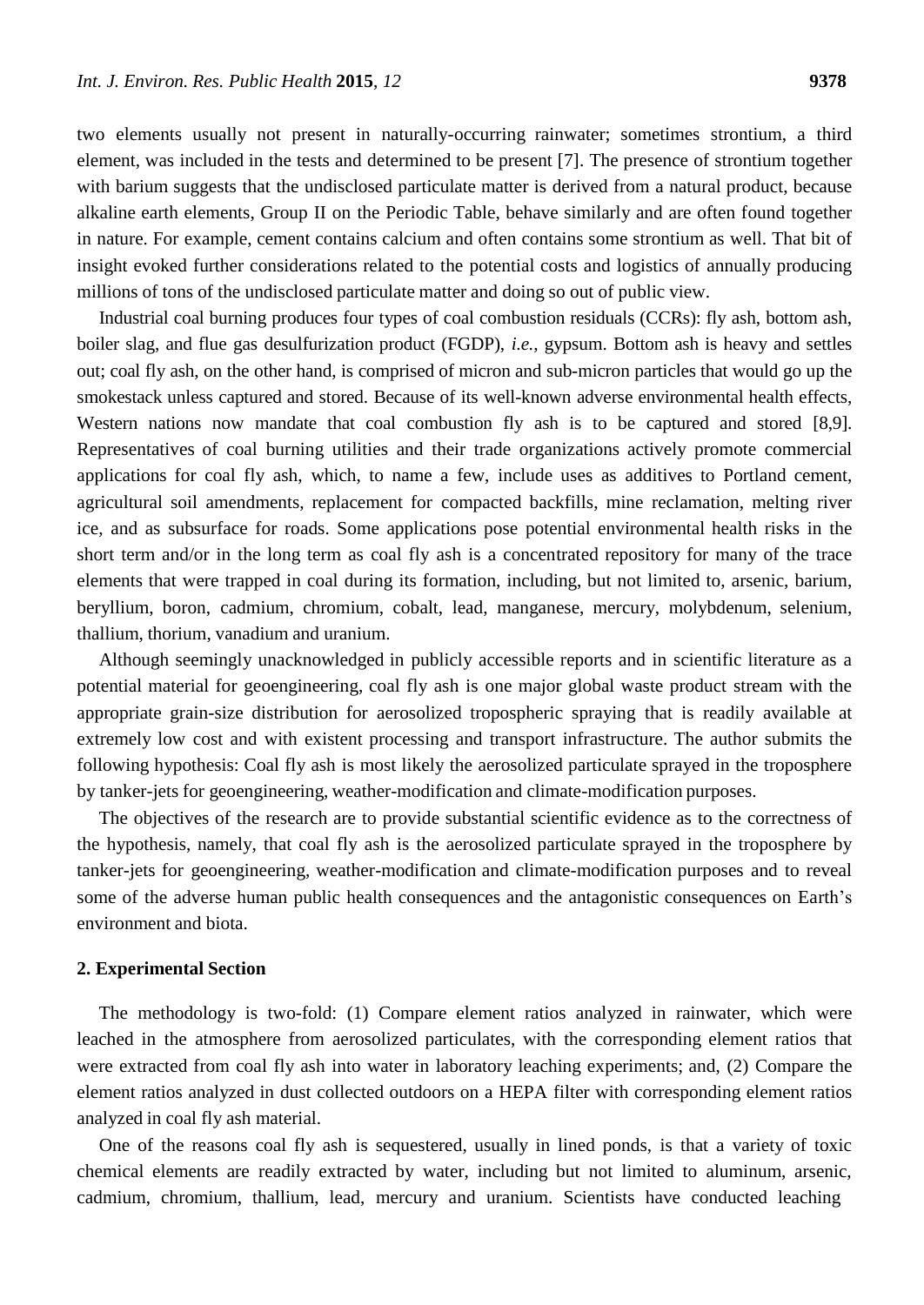experiments on coal fly ash samples, but none of the various investigations appear to be as thorough as that of Moreno *et al.* [10]. They obtained coal fly ash samples from 23 different European sources (from Spain, The Netherlands, Italy and Greece) which they analyzed for 33 chemical elements. They leached 100 grams of each coal fly ash sample with one liter of distilled water for twenty four hours, and then determined the concentrations of 38 elements in the leachate, the water-extract, from each experiment. Although there were some variations observed in the pre-leach coal fly ash chemical compositions and in the relative proportion of extracted elements in the leachate and variations in the resulting pH, the overall pattern of leachate elements was remarkably consistent among the different fly ash sources. Table 1 summarizes the average values for European coal fly ash pre-leach compositions and the average values of leachate chemical compositions that include those used in the present investigation.

| <b>Element</b> | <b>Un-Leached</b><br>$\mu$ g/g | <b>Leached</b><br>(Leachate)<br>$\mu g/L$ | <b>Element</b> | <b>Un-Leached</b><br>$\mu$ g/g | <b>Leached</b><br>(Leachate)<br>$\mu g/L$ |
|----------------|--------------------------------|-------------------------------------------|----------------|--------------------------------|-------------------------------------------|
| Aluminum       | $1.40 \times 10^{5}$           | $5.37\times10^3$                          | Molybdenum     | $1.10 \times 10^{1}$           | $3.66 \times 10^{-1}$                     |
| Antimony       | $1.20 \times 10^{1}$           | $3.60 \times 10^{-2}$                     | Nickel         | $1.22 \times 10^{2}$           | $1.68 \times 10^{-2}$                     |
| Arsenic        | $7.06 \times 10^{1}$           | $8.35 \times 10^{-2}$                     | Niobium        |                                | $6.22 \times 10^{-4}$                     |
| <b>Barium</b>  | $1.38 \times 10^{3}$           | $5.34 \times 10^{-1}$                     | Phosphorus     | $1.22 \times 10^{3}$           | $2.22 \times 10^{2}$                      |
| Beryllium      | 9.66                           | $3.00 \times 10^{-4}$                     | Potassium      | $1.43 \times 10^{4}$           |                                           |
| Boron          | $2.38 \times 10^{2}$           | 3.32                                      | Rubidium       | $1.04 \times 10^{2}$           | $3.04 \times 10^{-2}$                     |
| Cadmium        | 1.87                           | $7.61 \times 10^{-4}$                     | Scandium       |                                | $4.32 \times 10^{-3}$                     |
| Calcium        | $4.03 \times 10^{4}$           | $3.48 \times 10^{5}$                      | Selenium       | $2.24 \times 10^{1}$           | $8.12 \times 10^{-2}$                     |
| Cesium         |                                | $2.78 \times 10^{-3}$                     | Silicon        | $2.27 \times 10^{5}$           | $6.57 \times 10^{3}$                      |
| Chromium       | $1.54 \times 10^{2}$           | $2.99 \times 10^{-1}$                     | Sodium         | $2.98 \times 10^{3}$           | $1.51 \times 10^{4}$                      |
| Cobalt         | $4.13 \times 10^{1}$           | $2.30 \times 10^{-3}$                     | Strontium      | $1.09 \times 10^{3}$           | 5.09                                      |
| Copper         | $9.94 \times 10^{1}$           | $6.97 \times 10^{-3}$                     | Sulfur         | $3.78 \times 10^{3}$           | $1.57 \times 10^{5}$                      |
| Gallium        |                                | $2.24 \times 10^{-2}$                     | Thallium       |                                | $4.61\times10^{-4}$                       |
| Germanium      | $1.18 \times 10^{1}$           | $6.20 \times 10^{-3}$                     | Thorium        | $3.25 \times 10^{1}$           | $9.83 \times 10^{-4}$                     |
| Hafnium        |                                | $1.01 \times 10^{-3}$                     | Tin            | 8.48                           | $6.96\times10^{-4}$                       |
| Iron           | $2.89 \times 10^{4}$           | $1.22 \times 10^{2}$                      | Titanium       | $7.01 \times 10^{3}$           | $4.27 \times 10^{-2}$                     |
| Lead           | $1.29 \times 10^{2}$           | $1.30 \times 10^{-3}$                     | Uranium        | $1.34 \times 10^{1}$           | $4.65\times10^{-4}$                       |
| Lithium        | $1.95 \times 10^{2}$           | 1.18                                      | Vanadium       | $2.53 \times 10^{2}$           | $1.18 \times 10^{-1}$                     |
| Magnesium      | $1.02 \times 10^{4}$           | $2.85 \times 10^{3}$                      | Zinc           | $1.90 \times 10^{2}$           | $2.70 \times 10^{-2}$                     |
| Manganese      | $4.84 \times 10^{2}$           | 4.35                                      |                |                                |                                           |

**Table 1.** Average chemical composition of the 23 un-leached and leached (leachate) European coal fly ash samples from Moreno *et al.* [10].

With its normally limited natural cloud cover San Diego is ideal for observing tanker-jet dispersal of ultra-fine particulates. Because the city lacks heavy industries and their particulate pollution, it is an ideal environment to ascertain by rainwater measurement the nature of the specific particulates being sprayed which are leached by rainwater. The author personally collected rainwater samples for chemical analysis and compared those data to corresponding average values of experimental leachate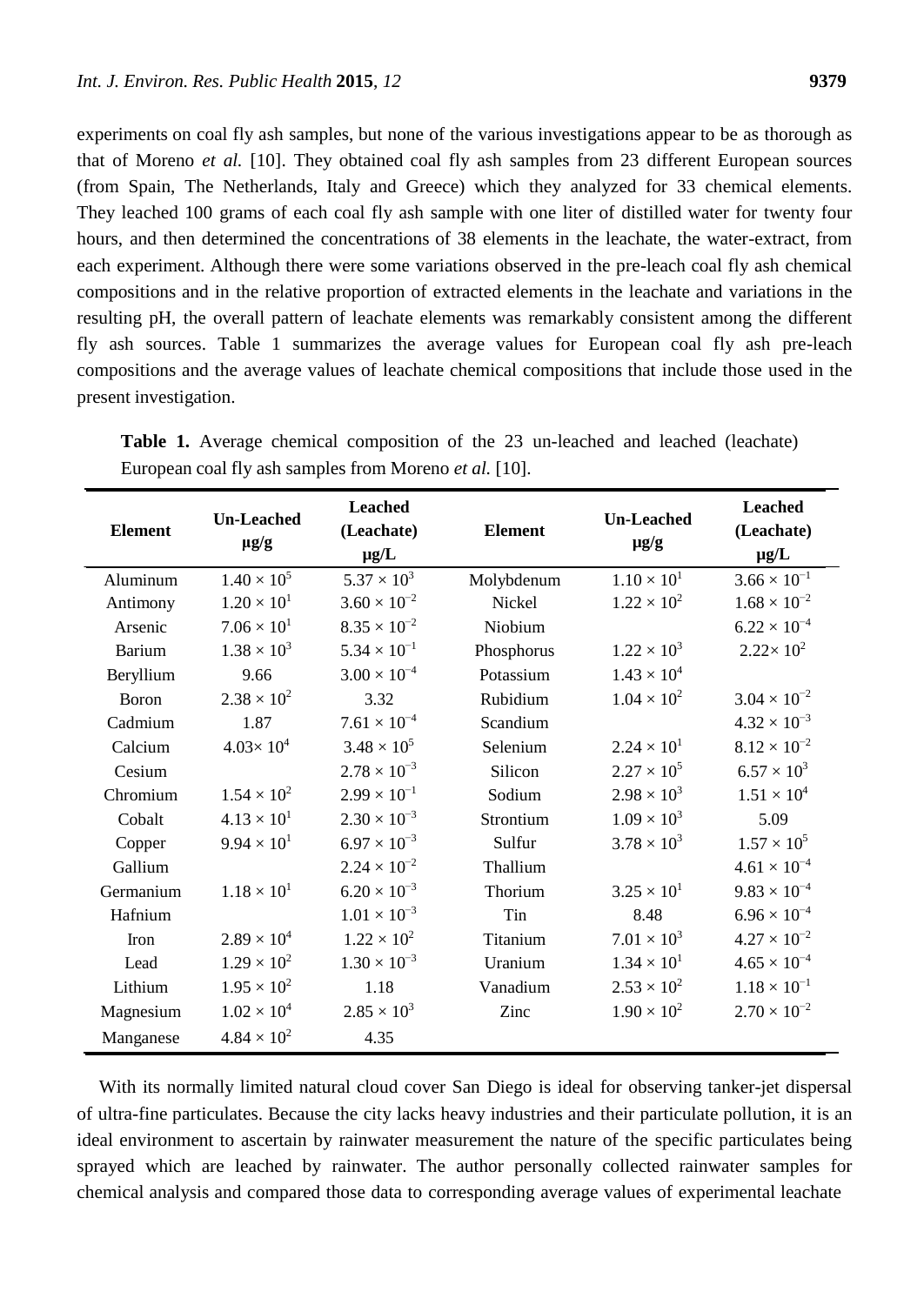chemical analyses [10], which as shown below provides a firm basis for identifying the particulate substance being emplaced as an aerosol in the troposphere as coal fly ash. Because of persistent spraying, rainwater devoid of spray contamination was not available.

For three months during a period of intense aerial spraying in 2011, an individual in Los Angeles, California captured and had analyzed outdoor air-borne particulates. The results were posted on the Internet [11]; subsequently the author obtained the analytical laboratory report. The requested analyses returned results for aluminum, barium and twelve trace elements. But the meaning of the data was not clear at the time. Comparison of those data with corresponding pre-leach average coal fly ash chemical analyses (Table 1), as shown below, further reinforces the correctness of identifying the particulate substance as coal fly ash that is being sprayed into the troposphere by tanker-jets for geoengineering.

#### **3. Results and Discussion**

The average elemental composition of each of the 38 elements from the 23 different sources of European coal fly ash leach studied by Moreno *et al.* [10], presented as ratios relative to barium, is shown in Figure 2 as a function of Atomic Number. Normalization to one common element, in this case barium, makes comparisons possible when total mass or total volume is not available. In this plot, the less abundant leachate element ratios are not shown. Note that aluminum (Atomic Number 13), strontium (38), and barium (56), elements which are sometimes determined in post-spraying rainwater, are relatively abundant.



**Figure 2.** The average leachate chemical concentration of each of the 38 elements from the 23 different sources of European coal fly ash (Table 1) studied by [10], normalized to barium so as to facilitate comparison with analyzed post-aerosol-spraying rainwater. Elements of lower concentration are not shown. Red leachate elements correspond to those measured in San Diego rainwater (Figure 3), from left to right, Boron, Magnesium, Aluminum, Sulfur, Calcium, Iron, Strontium and Barium.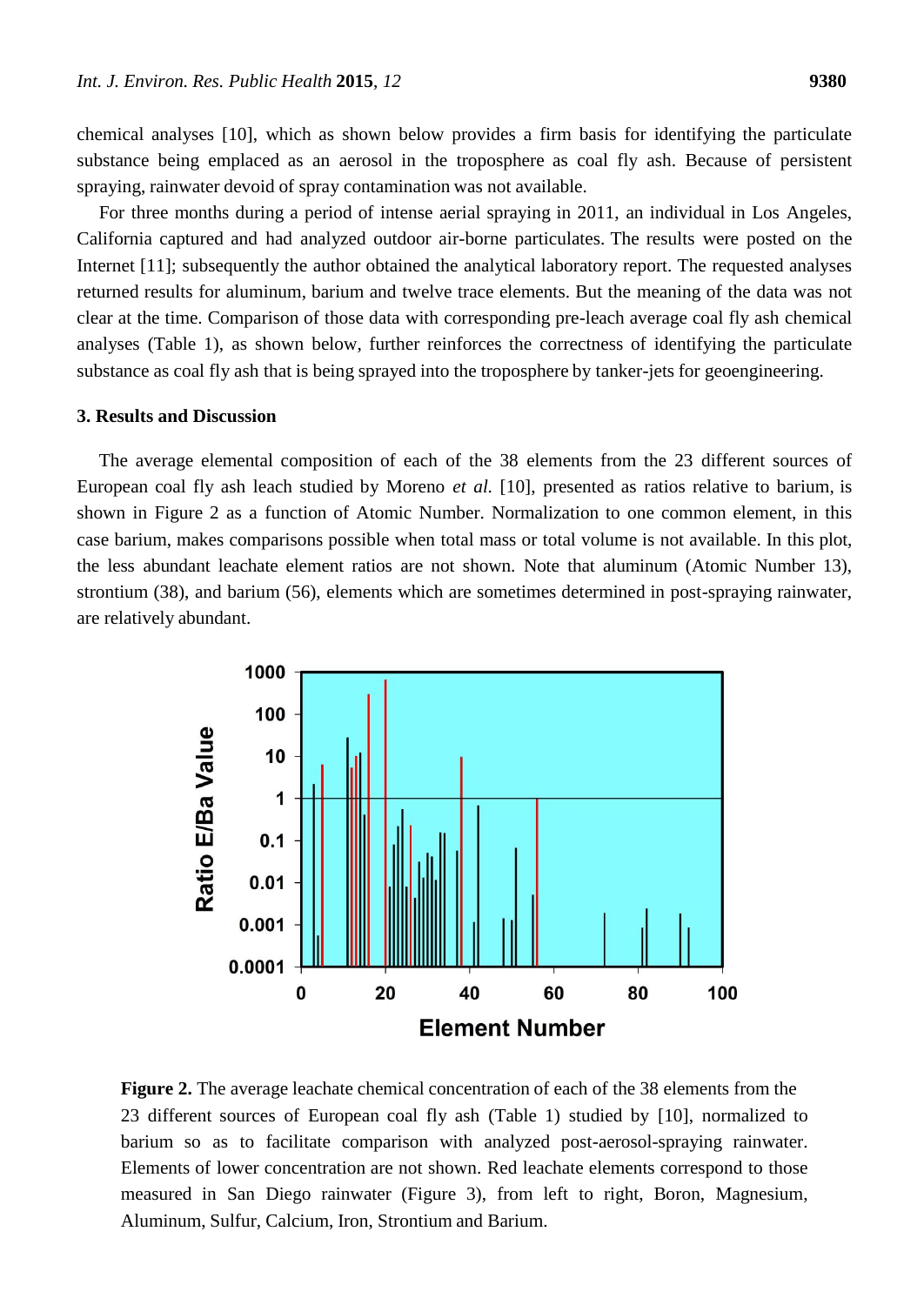Two commercial state-of-California certified laboratories, Babcock Laboratories, Inc. and Basic Laboratory, were engaged for the San Diego rainwater analyses by inductively coupled plasma mass spectrometry. Their analytical results were consistent to within 2%–10%. Figure 3 shows concentrations of 8 chemical elements, normalized to barium, measured in post-aerosol-spraying San Diego rainwater for comparison with corresponding element ratios in the [10] water-extract of coal fly ash leaching experiments (Table 1).



**Figure 3.** The chemical concentrations of 8 elements, normalized to barium, measured in post-aerosol-spraying San Diego rainwater for comparison with similar average element ratios in the leachate of coal fly ash from Figure 1. This figure shows that post-spraying rainwater leached the same elements, in similar proportions, to the elements leached from coal fly ash in laboratory investigations [10]. Previously published values from internet posted analytical results are also shown [12]. This is strong evidence that the substance emplaced into the troposphere is coal fly ash.

Like a fingerprint, the 8-element ratios of the San Diego rainwater extract of the tropospheric-emplaced particulate matter match element-by-element the laboratory water extract of coal fly ash within the range of observations. Said another way, the tropospheric-emplaced matter has the same water-leach characteristics as coal fly ash for at least eight elements, which is indeed strong evidence of the identification of the aerosolized substance as coal fly ash. For any indicated element the difference between the rainwater extract and average experimental coal fly ash element extract is less than the differences observed between the element extracted experimentally from the various coal fly ash sources [10].

The 8-element "fingerprint" shown in Figure 3 is comprised of elements with different chemical properties and thus provides extremely strong validation of the hypothesis: Coal fly ash is most likely the aerosolized particulate sprayed in the troposphere by tanker-jets for geoengineering, weather-modification and climate-modification purposes.

One limitation in the use of commercial laboratories is in their limits of detection for some elements. Note from Figure 2 that the experimental coal fly ash leachate element ratios span six orders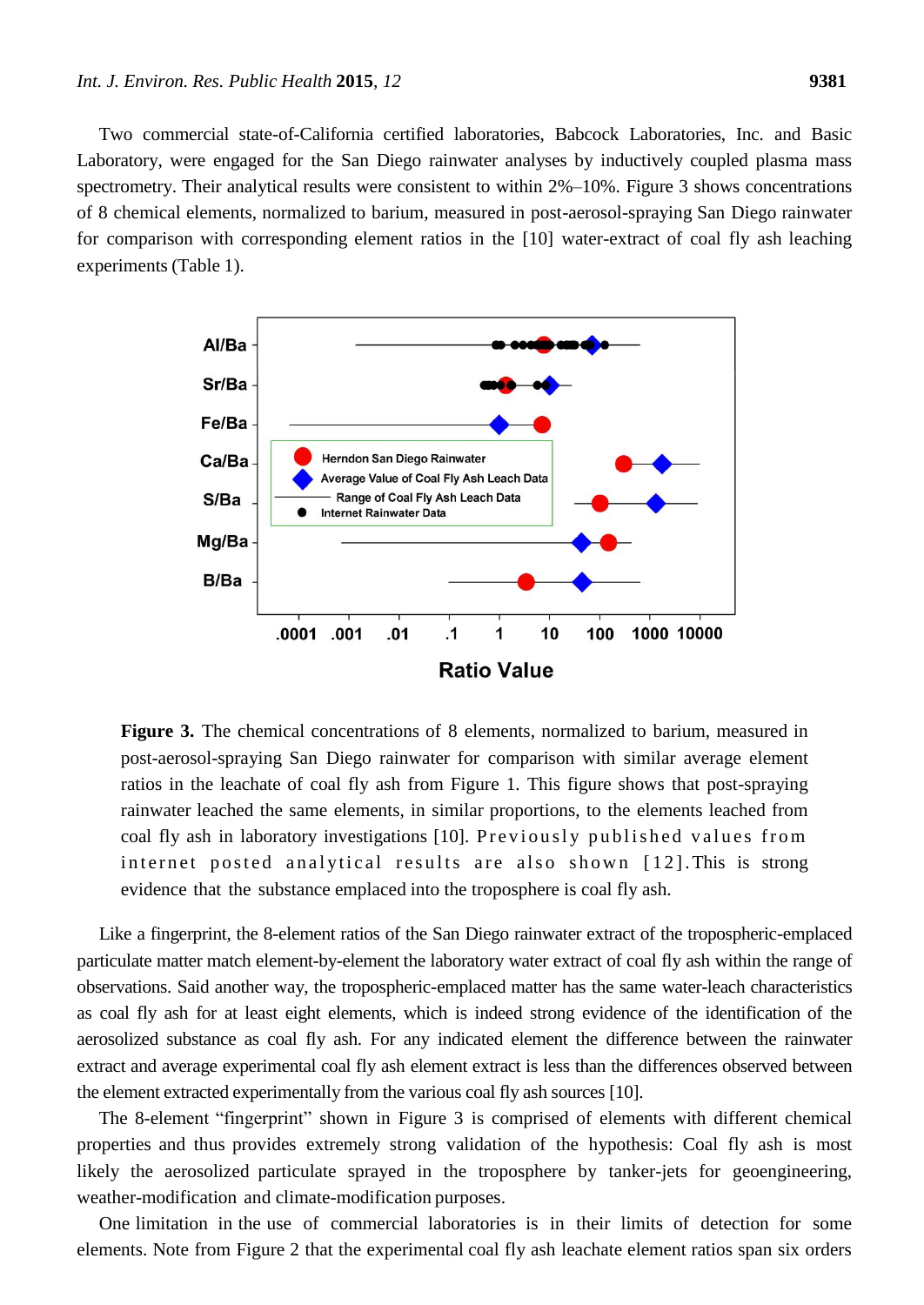#### *Int. J. Environ. Res. Public Health* **2015**, *12* **9382**

of magnitude. When academic research laboratories, with their high sensitivity capabilities, hopefully repeat the post-spray rainwater measurements, additional "matched pairs" for other elements will doubtlessly be added to the coal fly ash "fingerprint" presented in Figure 3.

For about fifteen years concerned individuals have sampled water, soil, and other materials in attempt to learn what is being sprayed into the atmosphere. From 15 May 2011 through 15 August 2011, a period intense tanker-jet spraying, an individual in Los Angeles, California operated a Honeywell model HHT081 HEPA Filter in her backyard in the vicinity of Olympic and La Cienega Boulevard, Los Angeles, California, 90035. Samples were collected and then transferred via chain-of-custody to American Scientific Laboratory, a state-of-California certified laboratory for analysis of aluminum, barium, and twelve trace elements by inductively coupled plasma mass spectrometry.

Figure 4 shows concentrations of 14 chemical elements, normalized to barium, measured in the Los Angeles HEPA air filter dust for comparison with corresponding element ratios for un-leached European coal fly ash data (Table 1) from [10] and un-leached American coal fly ash data from [43], and with additional HEPA air filter data from Montebello, California and from Phoenix, Arizona; locations without coal fired utility plants or heavy industries.



**Figure 4.** The chemical concentrations of 14 chemical elements, normalized to barium, measured in the Los Angeles HEPA air filter dust for comparison with corresponding average element ratios for un-leached European coal fly ash data (Table 1) from [10] and un-leached American coal fly ash data from [43], and with HEPA air filter data from Montebello, California and from Phoenix, Arizona areas without coal fired electric power generating facilities or heavy industry pollution. This figure shows the 14 elements measured collected in four different HEPA air filter dust samples occur in the approximately same relative proportions as similar elements in un-leached coal fly ash from published laboratory investigations. This is further evidence that the substance emplaced into the troposphere by tanker-jets is coal fly ash.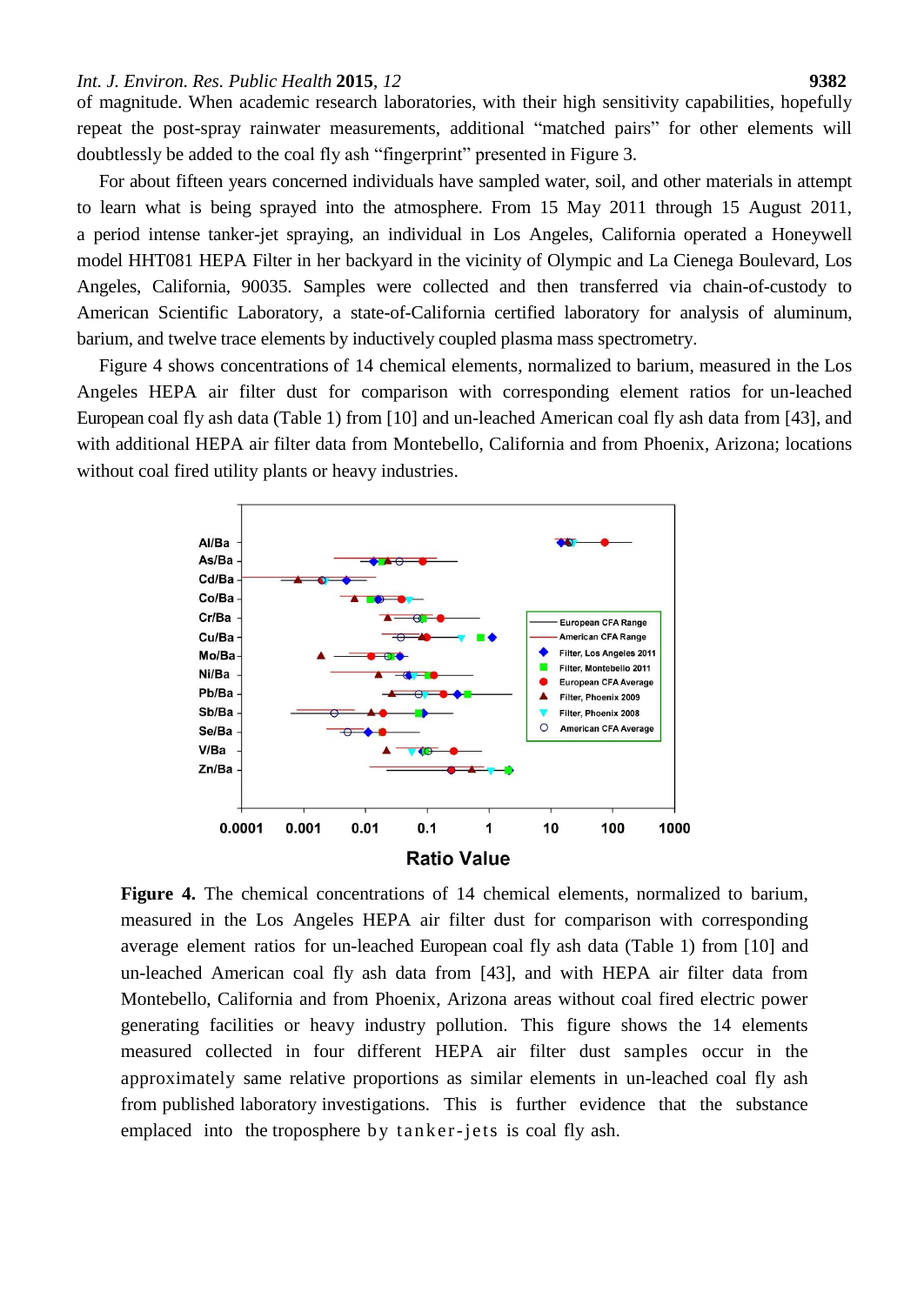#### *Int. J. Environ. Res. Public Health* **2015**, *12* **9383**

Coal fly ash from difference sources vary somewhat in their relative proportions of chemical elements. The ranges of variation in composition for the un-leached 23 European coal fly samples and for the 12 United States coal fly ash samples are shown in Figure 4. Significantly, nearly all of the data for the four HEPA air filter dust samples fall within the ranges of variation shown; even the four outlying data points are located near the endpoints of the respective ranges of variation. This is strong evidence that the dust collected on the HEPA air filters has the composition of coal fly ash. Furthermore, the 14-element "fingerprint" shown in Figure 4 is comprised of elements with different chemical properties, implying a unique process, and thus further provides extremely strong validation of the hypothesis: Coal fly ash is most likely the aerosolized particulate sprayed in the troposphere by tankerjets for geoengineering, weather-modification and climate-modification purposes.

Reliable observers have reported tropospheric aerosol emplacement since the late 1990s. In the early phases of the program one might suspect that a variety of substances were tried. At what point was coal fly ash chosen as the preferred substance? In the past, one of the great uncertainties about analyzing post-aerosol rainwater has been which elements to measure. Aluminum was commonly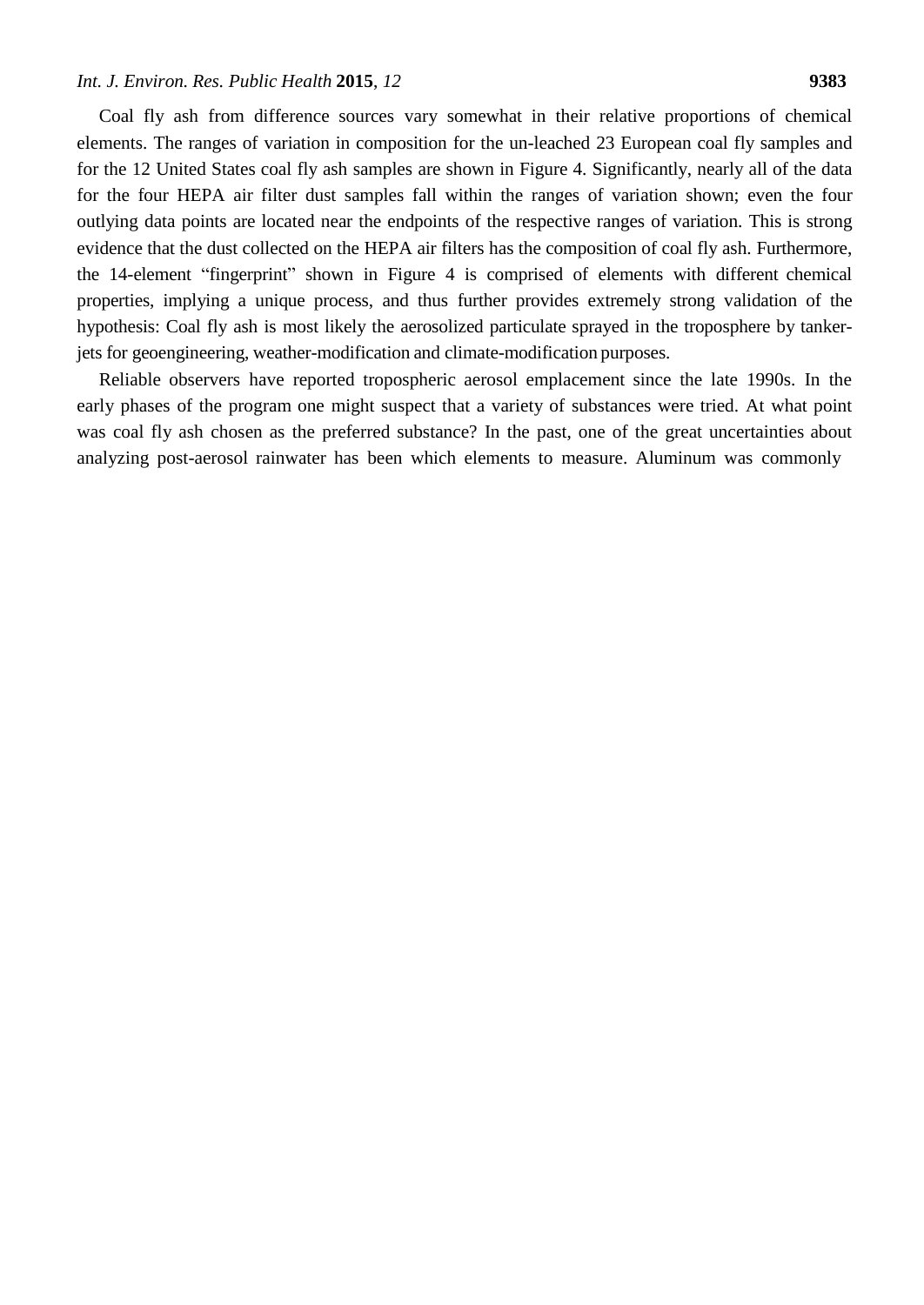measured, while barium and strontium were sometimes measured; other chemical elements were rarely measured. As aluminum, barium and strontium are prominent water-extracts of coal fly ash, their presence in post-aerosol rainwater might be taken as a 3-element fingerprint of aerosolized coal fly ash, albeit with much less certainty than the 8-element fingerprint shown in Figure 3. Based upon the 3-element fingerprint, with its limited certainty, the year 2002 is the earliest data found to date showing simultaneous measurement of these three elements in post-aerosol rainwater [12]. Within that certainty-limitation, the 3-element fingerprint in post-spraying rainwater measurements indicates the global extent of tropospheric aerosol coal fly ash dispersing: such measurements have been made in the United States, Canada, France, Portugal, Germany, Australia, and New Zealand. Further, this list is unlikely to be exhaustive. The global extent of tropospheric coal fly ash emplacement is inferred from rainwater analyses reporting the three elements (aluminum, barium and strontium) that are prominent in the leachate of laboratory coal fly ash water-leach experiments.

The research reported here provides strong evidence that coal fly ash is the aerosolized particulate sprayed in the troposphere by tanker-jets for geoengineering, weather-modification and climate-modification purposes. The evidence presented warrants discussion as to (1) what additional investigations should be undertaken to confirm further the identity of coal fly ash as the aerosolized particulates, (2) the consequences of troposphere-emplaced coal fly ash on public health and on Earth's biota, and (3) the resultant geophysical implications.

The rainwater and dust sample collection, in San Diego, Los Angeles, Montebello, and Phoenix, respectively, took place in areas far removed from aerosol-polluting heavy industries under circumstances of intense and persistent aerial spraying of fine grain particulates that left a white haze in the sky. The tropospheric lifetime of the particulates was sufficiently short as to necessitate near-daily spraying, which is an argument against the collected samples originating far away, such as from China due to the global movement of weather. Whereas the "fingerprint" evidence is compelling, strongly suggesting identical processes/materials, additional investigations should be undertaken and, indeed, are being planned.

Off the coast of Southern California individuals have observed tanker jets "dumping" massive quantities of particulate matter in relatively short bursts, colloquially called "bombs", which disperse significantly before prevailing winds bring the matter to the coast line. One plan under consideration is to use aircraft to capture in flight some of the concentrated material, which would then be analyzed physically and chemically, and as well be subjected to leaching experiments.

In the 1970s acid rain [13] liberated aluminum in a chemically mobile form from otherwise inert sources, such as mine tailings, that posed an environmental health threat to a host of organisms [14,15]. Forest die-offs, reduced survival or impaired reproduction of aquatic invertebrates, fish, and amphibians were directly connected to aluminum toxicity, while indirect effects on birds and mammals were also identified [16]. Tropospheric aerosolized coal fly ash poses a similar environmental health threat without necessarily requiring an acid environment. In the experiments by Moreno *et al.* [10], distilled water led to aluminum extraction while other chemical reactions yielded leachate pH values in the range 6.2–12.5. The pH of post-spraying rainwater is a function of the composition of the coal fly ash and the degree of its equilibration with atmospheric water. Natural rainwater has an acidic pH of about 5.7 due to interaction with atmospheric  $CO<sub>2</sub>$  [17]. The pH of the analyzed post-spraying San Diego rainwater was 5.2 whereas in instances elsewhere it has been observed as high as 6.8.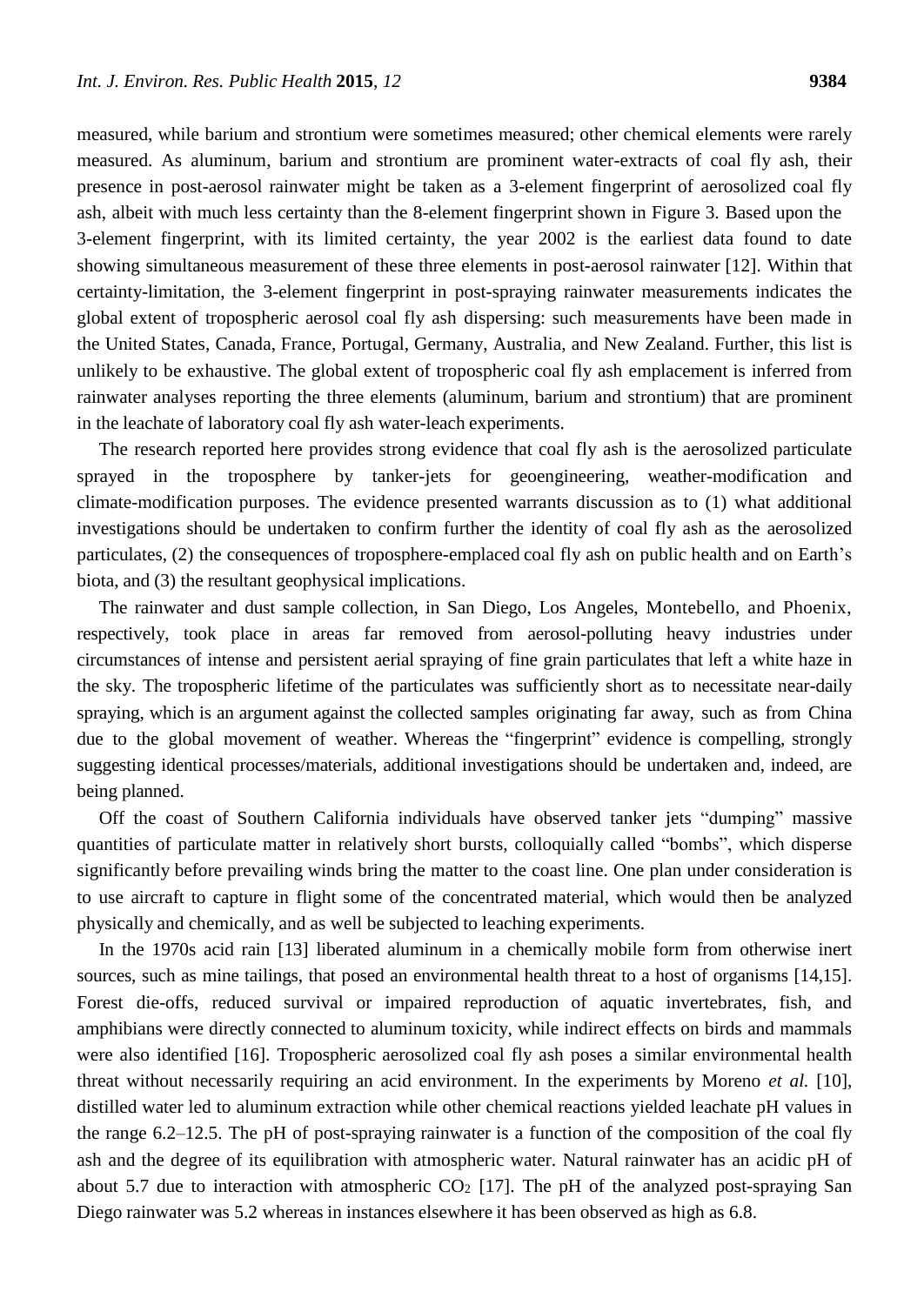Long exposure to air pollution particulates, not necessarily coal fly ash, in sizes  $\leq 2.5 \mu m$  (PM<sub>2.5</sub>) is associated with morbidity and premature mortality [18,19]. One may therefore reasonably conclude that aerosolized coal fly ash, at least the PM2.5 component, is detrimental to human health.

The ultra-fine particles of aerosolized coal fly ash do not remain at tanker-jet operational altitudes: they mix with and pollute the air people breathe. Tropospheric aerosol coal fly ash can potentially endanger humans through two primary routes: (1) ingestion of rainwater-extract of coal fly ash toxins, directly or after concentration by evaporation and (2) particulate intake through inhalation or through contact with the eyes or skin [20]. In the latter instance, harm to humans can arise from *in situ*  body-fluid extraction of coal fly ash toxins [21] as well as from the consequences of tissue contact [22]. Coal fly ash that is PM2.5 is readily entrained in terminal airways and alveoli and retained in the lungs for long periods of time; the small grain size enables it to penetrate and reach deep within the airways where it can cause inflammation and pulmonary injury [23].

Coal fly ash contains a host of potentially leachable toxins, including aluminum, arsenic, barium, beryllium, boron, cadmium, chromium (III), chromium (IV), cobalt, lead, manganese, mercury, selenium, strontium, thallium, thorium, and uranium. Coal fly ash has been described as being more radioactive than nuclear waste [24]. Moreover, many of the most toxic elements are enriched in the PM<sub>2.5</sub> component of coal fly ash [25]. Whether or not the coal fly ash used for geoengineering is selectively enriched in PM2.5 is not known, but enrichment in the small particle size fraction would be advantageous in yielding greater surface area for sunlight reflection.

The extent of adverse health consequences from aerosolized coal fly ash depends on a variety of factors including age, physical condition, individual susceptibility, concentration and exposure duration. Moreover, some toxic elements from tropospheric spraying of coal fly ash, in addition to direct bodily input by inhalation or transdermal infusion, may be concentrated by processes in nature. Arsenic, for example, one of the coal fly ash toxins, poses the greatest health threat in its inorganic form. Arsenic can be taken up by a variety of organisms and, like mercury, can be passed up the food chain [26]. Arsenic can be involved with hypertension-related cardiovascular disease [27], cancer [28], stroke [29], chronic lower respiratory diseases [30] and diabetes [31]. Arsenic leached from coal fly ash taken in by pregnant women can crossover the placenta to the fetus [32]. Concentration and exposure duration increase likelihood of this happening.

The evidence presented here of deliberate, widespread and pervasive spraying of coal fly ash into the troposphere, which mixes with the air people breathe, opens new research possibilities into the physiological effects of long-term exposure to a substance that potentially releases multifarious toxins upon exposure to internal body fluids. Those subjects are beyond the scope of the present article. Nevertheless, mention should be made of perhaps the least appreciated coal fly ash potentially water-extracted toxin, chemically mobile aluminum.

Although aluminum is abundant in the Earth's crust, it is highly immobile. Consequently, our planet's biota, including humans, have not developed natural defense mechanisms for exposure to chemically mobile aluminum. It is a matter of grave concern that aluminum in a chemically mobile form can be readily extracted from coal fly ash with rainwater or *in situ* with body fluids. Aluminum is implicated in such neurological diseases as autism spectrum disorder (ASD), Alzheimer's disease, Parkinson's disease, and attention deficit hyperactivity disorder (ADHD) [33–37] all of which have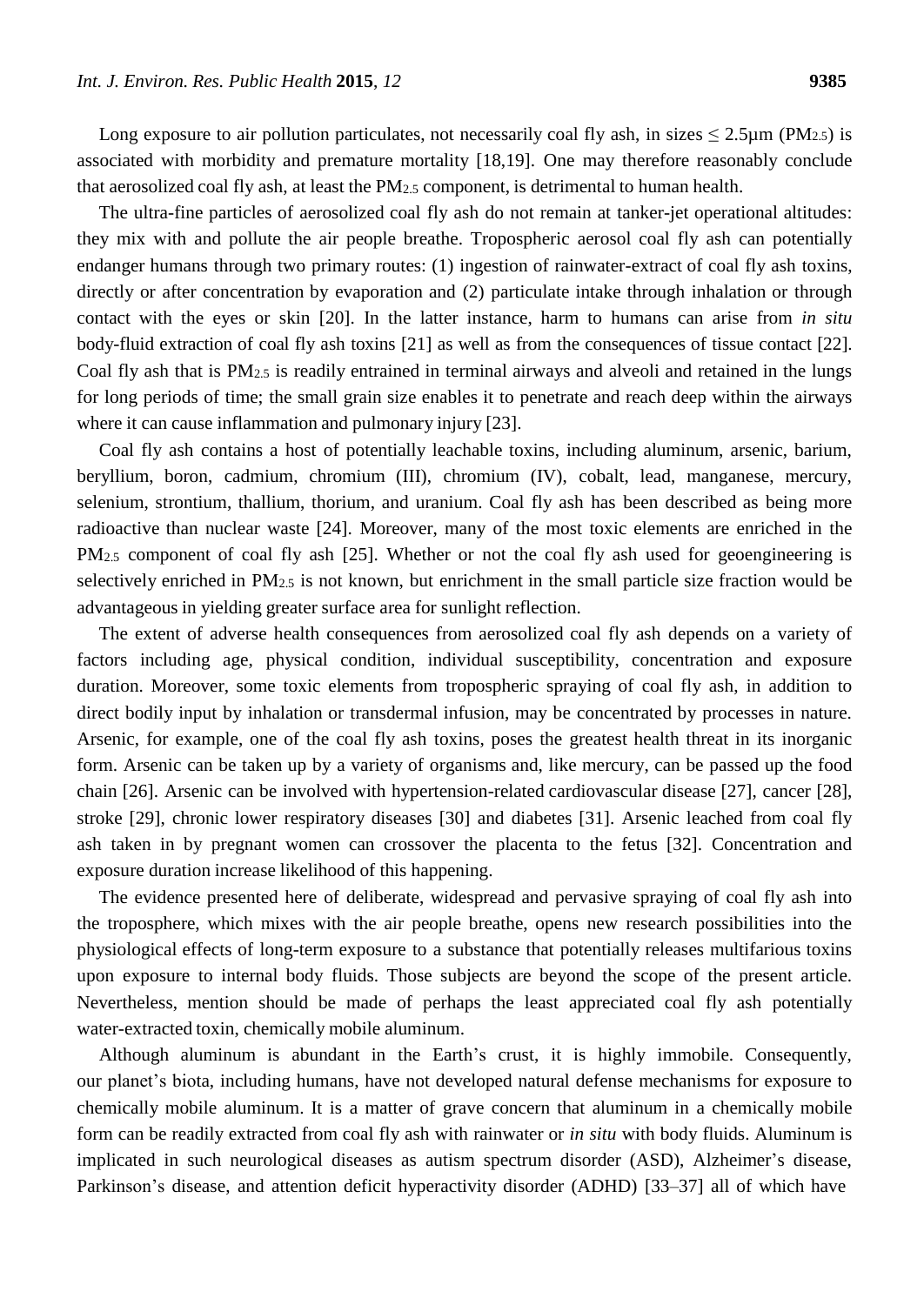markedly increased in recent years. Aluminum is thought to impair fertility in men [38] and is also implicated in neurological disorders of bees and other creatures [39–41].

If in fact some instances of neurological diseases are related to weather-modification activities during the last two decades involving the tropospheric coal fly ash aerosols, then the recent ramp-up in tanker-jet spraying, as witnessed by this author in San Diego, will likely cause a sharp spike in their occurrence. Epidemiological investigations of wide-ranging scope, including for example childhood and elderly disorders and birth defects, may begin to shed light on the human toll extracted by spraying coal fly ash into the troposphere. Those investigations should especially consider airline flight crews and frequent airline travelers who breathe the air at nearly the same altitude as the spraying.

The near-daily intense aerial spraying over San Diego witnessed by the author is part of a multinational Western, if not global, program that has been observed for a number of years in United States, Canada, Europe, Australia and New Zealand, but never acknowledged publically by officials. Without public candor it is difficult to know the underlying motivations and the range of specific activities involved. One thing seems certain: the potential damage to public health and the environment is likely to be unprecedented in its planetary scope.

The process of burning coal concentrates the impurities in coal fly ash, an unnatural anhydrous chemical complex whose environmental health hazards are well-known. For decades individuals and organizations have fought long and hard for regulations requiring sequestration of this hazardous industrial waste product. So what, one might ask, is the reason for the current, widespread, pervasive spraying of coal fly ash into the troposphere with its potential harm to public health and the environment?

Since the United Nations Intergovernmental Panel on Climate Change (IPCC) was established in 1988 there has been much interest in global warming, which is perceived as a security threat. Geoengineering offers two basic approaches to the problem of global warming: Remove and trap carbon dioxide, or block sunlight from reaching the Earth. Trapping carbon dioxide is a difficult, prohibitively expensive, undeveloped technology. Blocking sunlight is almost universally recognized by geoengineers as being relatively inexpensive, easy to implement, and moreover has a precedent in nature: major volcanic eruptions inject ash into the upper atmosphere (stratosphere) which may remain suspended for a year or more, dimming sunlight and momentarily cooling Earth.

While academicians debate geoengineering as an activity that might potentially be needed in the future [2,3], evidence suggests that Western governments/militaries moved ahead with a full scale operational geoengineering program. But instead of mining and milling rock to produce artificial volcanic ash in sufficient volumes to cool the planet, they adopted a low-cost, pragmatic alternative, but one with consequences far more dire to life on Earth than global warming might ever be, and used coal combustion fly ash. To make matters worse, instead of placing the material high into the stratosphere, where there is minimal mixing and the substance might remain suspended for a year or more, they opted to spray coal fly ash into the lower atmosphere, the troposphere, which mixes with the air people breathe and gets rained down to ground.

Aside from the serious potential toxicity ramifications on public health and Earth's biota that derive directly from aerosolized emplacement of coal fly ash into the troposphere, such pervasive, widespread, tanker-jet spraying affects weather and Earth's heat balance in ways that act in opposition to cooling the Earth. Those who reside in locations where natural cloud cover is rare, like San Diego, notice the rapid cooling after the sun goes down, except on cloudy days when heat is retained. During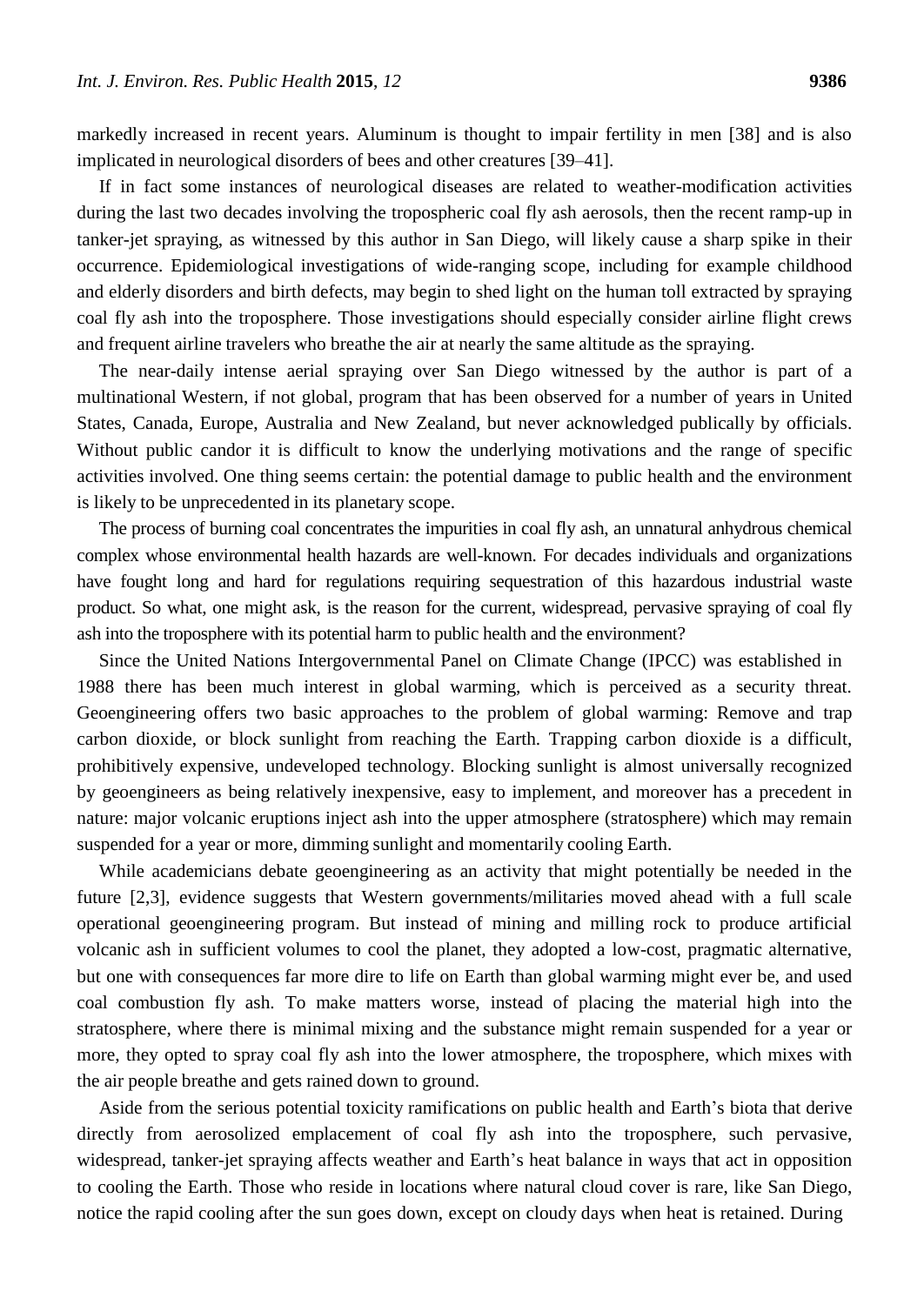the daytime coal fly ash clouds may block sunlight, but at night may retard heat loss from the Earth, act to prevent rainfall, and contribute to global warming. Nighttime tanker-jet spraying, presumably to the hide the activity from public view, further retards heat loss.

There is yet another consequence of tropospheric coal ash spraying that is contrary to cooling the Earth and has potentially far-reaching adverse ecological and public health implications: weather modification and concomitant disruption of habitats and food sources. As reported by NASA, "Normal rainfall droplet creation involves water vapor condensing on particles in clouds. The droplets eventually coalesce together to form drops large enough to fall to Earth. However, as more and more pollution particles (aerosols) enter a rain cloud, the same amount of water becomes spread out. These smaller water droplets float with the air and are prevented from coalescing and growing large enough for a raindrop. Thus, the cloud yields less rainfall over the course of its lifetime compared to a clean (non-polluted) cloud of the same size" [42]. In addition to preventing water droplets from coalescing and growing large enough to fall to Earth, coal fly ash, which formed under anhydrous conditions, will hydrate, trapping additional moisture thus further acting to prevent rainfall. That may cause drought in some areas, floods in others, crop failure, forest die-offs, and adverse ecological impacts, especially in conjunction with the chemically-mobile-aluminum contamination from coal fly ash. The consequences ultimately may have devastating effects on habitats and reduce human food production.

## **4. Conclusions**

The original research reported here provides strong evidence for the correctness of the hypothesis: Coal fly ash is most likely the aerosolized particulate sprayed in the troposphere by tanker-jets for geoengineering, weather-modification and climate-modification purposes. That evidence is based upon the discovery that: (1) the assemblage of 8 elements in rainwater and in the corresponding experimental leachate are essentially identical; and, (2) the assemblage of 14 elements in the HEPA dust and in the corresponding average un-leached coal fly ash are likewise essentially identical.

Evidence indicates that tropospheric spraying of coal fly ash (1) has been taking place throughout the 21st century, (2) on an international scale, and (3) with significant ramping-up since about 2013. Throughout that period of time there has been a program of well-orchestrated disinformation, but no public disclosure, no informed consent, and no public health warnings.

The profound implications on environmental health include exposing humans and Earth's other biota to: (1) chemically mobile aluminum, implicated in neurological disorders and botanic demise; (2) exposure to toxic heavy metals and radioactive elements; (3) preventing rainfall with concomitant loss of food production and habitats; and, (4) possibly contributing to global warming with concomitant arctic melting.

More than a half century ago Rachel Carson called the world's attention to the unintended consequences of herbicides and pesticides widely employed by agriculture. Instead of turning a blind eye, people everywhere became motivated to stop the worst of this environmental onslaught. Today we are fully aware of the vast interconnected web of dependencies and symbioses that comprise life on our planet. Earth exists in a state of dynamic biological, chemical, and physical equilibrium whose complexity far exceeds the understanding of contemporary science. The pervasive tropospheric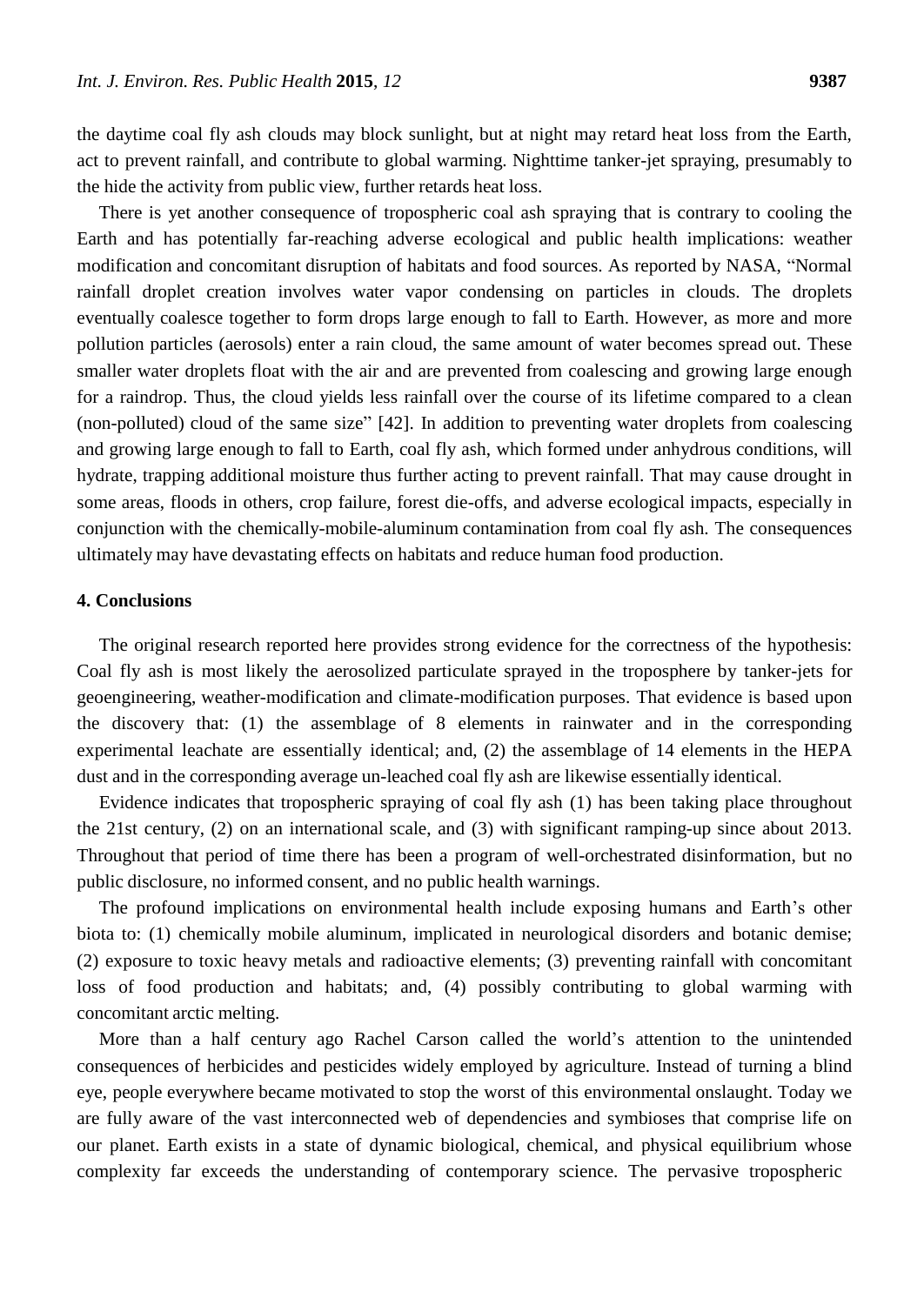spraying of coal fly ash threatens this equilibrium, whose delicacy or whose resilience we cannot quantify. Human health is at risk as is Earth's biota. Are we to remain silent? Or will we exercise our primal right to speak in our own defense as a species and question the sanity of emplacing coal fly ash in Earth's perpetually moving atmosphere?

## **Acknowledgments**

I thank Ian Baldwin for many helpful discussions, criticisms, and advice.

## **Conflicts of Interest**

The author declares no conflict of interest.

## **References**

- 1. Carson, R.L. *Silent Spring*; Houghton Mifflin: Boston, MA, USA, 1962.
- 2. Long, J.C.S.; Loy, F.; Morgan, M.G. Policy: Start research on climate engineering. *Nature* **2015**, *518*, 29–31.
- 3. McNutt, M. Ignorance is not an option. *Science* **2015**, *347*, doi:10.1126/science.aab1102.
- 4. Fixing the Sky: The Checkered History of Weathe and Climate Control. Available online: <http://jah.oxfordjournals.org/content/98/1/169.short> (accessed on 29 June 2015).
- 5. Weather as a Force Multiplier: Owning the Weather in 2025. Available online: <http://csat.au.af.mil/2025/volume3/vol3ch15.pdf> (accessed on 29 June 2015).
- 6. Das Chemtrailhandbuch. Available online: [http://www.Sauberer-himmel.com](http://www.sauberer-himmel.com/) (accessed on 25 July 2015).
- 7. Geoengineering. Available online: [http://www.globalskywatch.com](http://www.globalskywatch.com/) (accessed on 25 July 2015).
- 8. Chakraborty, R.; Mukherjee, A. Mutagenicity and genotoxicity of coal fly ash water leachate. *Ecotox. Environ. Safe.* **2009**, *72*, 838–842.
- 9. Ruhl, L.; Vengosh, A.; Dwyer, G.S.; Hsu-Kim, H.; [Deonarine,](http://pubs.acs.org/action/doSearch?ContribStored=Deonarine%2C%2BA) A.; [Bergin,](http://pubs.acs.org/action/doSearch?ContribStored=Bergin%2C%2BM) M.; [Kravchenko,](http://pubs.acs.org/action/doSearch?ContribStored=Kravchenko%2C%2BJ) J. Survey of the potential environmental and health impacts in the immediate aftermath of the coal ash spill in Kingston, Tennessee. *Environ. Sci. Technol.* **2009**, *43*, 6326–6333.
- 10. Moreno, N.; Querol, X.; Andrés, J.M.; Stanton, K.; Towler, M.; Nugteren, H.; Janssen-Jurkovicová, M.; Jones, R. Physico-chemical characteristics of European pulverized coal combustion fly ashes. *Fuel* **2005**, *84*, 1351–1363.
- 11. Test Results. Available online: [http://losangelesskywatch.Org/lab-test-results](http://losangelesskywatch.org/lab-test-results) (accessed on 31 May 2015).
- 12. Herndon, J.M. Aluminum poisoning of humanity and earth's biota by clandestine geoengineering activity: Implications for India. *Curr. Sci.* **2015**, *108*, 2173–2177.
- 13. Likens, G.E.; Bormann, F.H.; Johnson, N.M. Acid rain. *Environment* **1972**, *14*, 33–40.
- 14. Cape, J.N. Direct damage to vegetation caused by acid rain and polluted cloud: Definition of critical levels for forest trees. *Environ. Pollut.* **1993**, *82*, 167–180.
- 15. Singh, A.; Agrawal, M. Acid rain and its ecological consequences. *J. Environ. Biol.* **2008**, *29*, 15–24.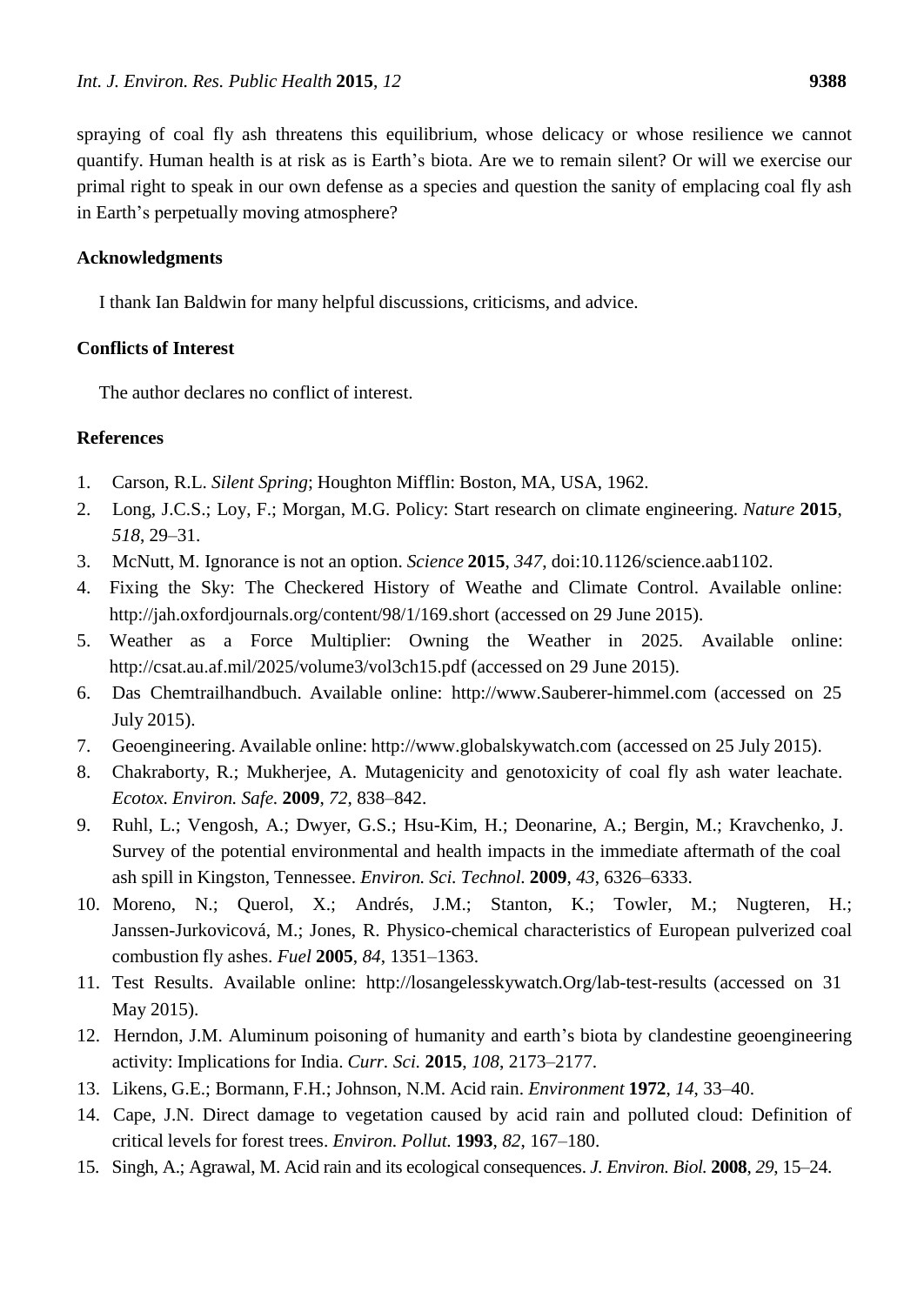- 16. Sparling, D.W.; Lowe, T.P. Environmental hazzards of aluminum to plants, invertibrates, fish, and wildlife. *Rev. Environ. Contam. Toxicol.* **1996**, *145*, 1–127.
- 17. Goodarzi, F. Characteristics and composition of fly ash from canadian coal-fired power plants. *Fuel* **2006**, *85*, 1418–1427.
- 18. Dockery, D.W.; Pope, C.A.I.; Xu, X.P.; Spengler, J.D.; Ware, J.H.; Fay, M.E.; Ferris, B.G., Jr.; Speizer, F.E. An association between air polution and mortality in six U.S. Cities. *N. Engl. J. Med.* **1993**, *329*, 1753–1759.
- 19. Pope, C.A.I.; Ezzati, M.; Dockery, D.W. Fine-particulate air polution and life expectancy in the United States. *N. Engl. J. Med.* **2009**, *360*, 376–386.
- 20. Cho, K.; Cho, Y.J.; Shrivastava, D.K.; Kapre, S.S. Acute lung diease after exposure to fly ash. *Chest* **1994**, *106*, 309–331.
- 21. Twining, J.; McGlinn, P.; Lol, E.; Smith, K.; Giere, R. Risk ranking of bioaccessible metals from fly ash dissolved in simulated lung and gut fluids. *Environ. Sci. Technol.* **2005**, *39*, 7749–7756.
- 22. Gilmour, M.I.; O'Connor, S.; Dick, C.A.J.; Miller, C.A.; Linak, W.P. Differential pulmonary inflamation and *in vitro* cytotoxicity of size-fractionated fly ash particles from pulverized coal combustion. *Air Waste* **2004**, *54*, 286–295.
- 23. Stuart, B.O. Deposition and clearance of inhaled particles. *Environ. Health Perspect.* **1984**, *55*, 373–393.
- 24. Hvistendahl, M. Coal Ash is More Radioactive than Nuclear Waste. Available online[:](http://www.reboundhealth.com/cms/images/pdf/NewspaperandArticle/coalashismoreradioactiveth) <http://www.reboundhealth.com/cms/images/pdf/NewspaperandArticle/coalashismoreradioactiveth> annuclearwaste%20id%2016693.pdf (accessed on 29 June 2015).
- 25. Nelson, P.F.; Shah, P.; Strezov, V.; Halliburton, B.; Carras, J.N. Environmental impacts of coal combustion: A risk approach to assessment of emissions. *Fuel* **2010**, *89*, 810–816.
- 26. Suedel, B.C.; [Boraczek](http://link.springer.com/search?facet-creator=%22J.%2BA.%2BBoraczek%22), J.A.; [Peddicord](http://link.springer.com/search?facet-creator=%22R.%2BK.%2BPeddicord%22), R.K.; [Cliffo](http://link.springer.com/search?facet-creator=%22P.%2BA.%2BClifford%22)rd, P.A.; [Dillo](http://link.springer.com/search?facet-creator=%22T.%2BM.%2BDillon%22)n, T.M. Trophic transfer and biomagnification potential of contaminants in aquatic ecosystems. *Rev. Environ. Contam. Toxicol*. **1994**, *136*, 21–89.
- 27. Tseng, C.H.; Chong, C.K.; Tseng, C.P.; Hsueh, Y.M.; Chiou, H.Y.; Tseng, C.C.; Chen, C.J. Long-term arsenic exposure and ischemic heart disease in arseniasis-hyperendemic villages in Taiwan. *Toxicol. Lett.* **2003**, *137*, 15–21.
- 28. Smith, A.H.; Hopenhayn-Rich, C.; Bates, M.N.; [Goeden,](http://www.ncbi.nlm.nih.gov/pubmed/?term=Goeden%20HM%5Bauth%5D) H.M.; [Hertz-Picciotto](http://www.ncbi.nlm.nih.gov/pubmed/?term=Hertz-Picciotto%20I%5Bauth%5D), I.; Duggan, H.M. [Wood, R](http://www.ncbi.nlm.nih.gov/pubmed/?term=Wood%20R%5Bauth%5D).; [Kosnett,](http://www.ncbi.nlm.nih.gov/pubmed/?term=Kosnett%20MJ%5Bauth%5D) M.J.; [Smith, M](http://www.ncbi.nlm.nih.gov/pubmed/?term=Smith%20MT%5Bauth%5D).T. Cancer risks from arsenic in drinking water. *Environ. Health Perspect.* **1992**, *97*, 259–267.
- 29. Chiou, H.Y.; Huang, W.I.; Su, C.L.; Chang, S.F.; Hsu, Y.H.; Chen, C.J. Dose-response relationship between prevalence of cerebrovascular disease and ingested inorganic arsenic. *Stroke* **1997**, *28*, 1717–1723.
- 30. Hendryx, M. Mortality from heart, respiratory, and kidney disease in coal mining areas of appalachia. *Int Arch Occ. Env. Hea.* **2009**, *82*, 243–249.
- 31. Kile, M.L.; Christiani, D.C. Environmental arsenic exposure and diabetes. *JAMA* **2008**, *300*, 845–846.
- 32. Vahter, M. Effects of arsenic on maternal and fetal health. *Annu. Rev. Nutr.* **2009**, *29*, 381–399.
- 33. Bondi, S.C. Prolonged exposure to low levels of aluminum leads to changes associated with brain aging and neurodegenreation. *Toxicology* **2014**, *315*, 1–7.